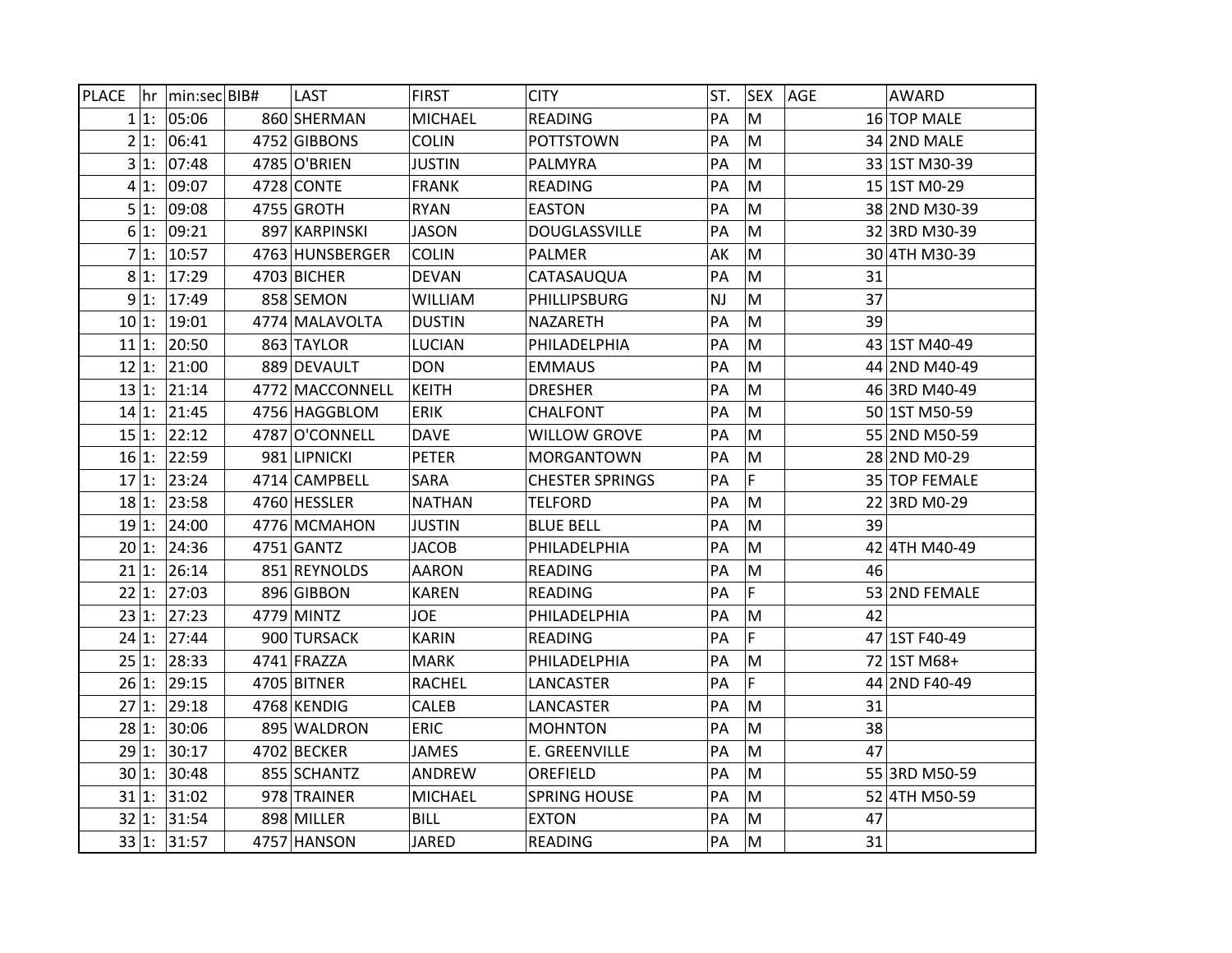| 34 1:    | 32:00 | 4754 GILIO     | <b>MARC</b>     | <b>EMMAUS</b>           | PA        | M         | 55           |               |
|----------|-------|----------------|-----------------|-------------------------|-----------|-----------|--------------|---------------|
| 35 1:    | 32:25 | 4781 MOEN      | <b>DAVE</b>     | <b>CONSHOHOCKEN</b>     | PA        | M         | 42           |               |
| $36 1$ : | 32:31 | 4786 OCONNELL  | <b>EMILY</b>    | <b>MILFORD</b>          | <b>NJ</b> | F         |              | 43 3RD F40-49 |
| 37 1:    | 32:36 | 4800 REINEBERG | ANDREW          | LANCASTER               | PA        | M         | 31           |               |
| 38 1:    | 32:57 | 883 NEWCOMB    | <b>SCOTT</b>    | NARBERTH                | PA        | M         | 49           |               |
| 39 1:    | 33:02 | 862 SMITH      | <b>CHARLIE</b>  | PHOENIXVILLE            | PA        | M         | 58           |               |
| $40 1$ : | 33:34 | 4706 BODALSKI  | <b>JOE</b>      | <b>MEDIA</b>            | PA        | M         | 40           |               |
| $41 1$ : | 34:02 | 4794 OWENS     | CHAD            | <b>COOPERSBURG</b>      | PA        | M         | <b>CLYDE</b> | 1ST M CLYDE   |
| $42 1$ : | 34:21 | 4734 DOUGHERTY | <b>BOB</b>      | <b>WILMINGTON</b>       | DE        | ${\sf M}$ |              | 68 2ND M68+   |
| 43 1:    | 34:34 | 876 RAMOTH     | <b>SCOTT</b>    | <b>PAOLI</b>            | PA        | M         | 55           |               |
| 44 1:    | 35:02 | 893 TYSON      | <b>DAVID</b>    | <b>BECHTELSVILLE</b>    | PA        | M         | <b>CLYDE</b> | 2ND M CLYDE   |
| 45 1:    | 35:21 | 4742 FREEH     | <b>GLENN</b>    | MILFORD SQUARE          | PA        | M         | 52           |               |
| 46 1:    | 35:43 | 979 PARKER     | <b>MICHAEL</b>  | <b>GILBERTSVILLE</b>    | PA        | M         | 37           |               |
| 47 1:    | 36:04 | 4784 NAYAK     | CHETAN          | <b>EMMAUS</b>           | PA        | M         | 46           |               |
| $48 1$ : | 36:31 | 980 BIENIOSEK  | <b>THEODORE</b> | <b>READING</b>          | PA        | M         | 35           |               |
| 49 1:    | 36:38 | 873 WORTHEN JR | <b>JOSE</b>     | MIDDLETOWN              | DE        | M         | 35           |               |
| 50 1:    | 36:41 | 890 FOOSE      | <b>FRED</b>     | <b>WYOMISSING</b>       | PA        | M         |              | 60 1ST M60-67 |
| 51 1:    | 37:16 | 4724 COLLINA   | GARY            | CATASAUQUA              | PA        | M         | 40           |               |
| 52 1:    | 38:05 | 891 LIPELES    | <b>JULIA</b>    | <b>MICKLETON</b>        | NJ        | F         |              | 47 4TH F40-49 |
| 53 1:    | 38:15 | 886 SPINELLI   | <b>BRYAN</b>    | PHILADELPHIA            | PA        | M         | 44           |               |
| 54 1:    | 38:41 | 857 SEAY       | <b>JUSTIN</b>   | LANCASTER               | PA        | M         | 32           |               |
| 55 1:    | 39:19 | 4701 ALBAUGH   | <b>TODD</b>     | PALMYRA                 | PA        | M         |              | 62 2ND M60-67 |
| $56 1$ : | 39:22 | 864 WALLACE    | <b>ANDY</b>     | <b>WEST CHESTER</b>     | PA        | M         | <b>CLYDE</b> | 3RD M CLYDE   |
| 57 1:    | 40:08 | 854 RUGG       | <b>JONATHAN</b> | <b>READING</b>          | PA        | M         | 39           |               |
| 58 1:    | 40:09 | 4731 CORRELL   | <b>JON</b>      | <b>READING</b>          | PA        | M         | 46           |               |
| 59 1:    | 40:21 | 4743 FREEH     | <b>JULIE</b>    | PENNSBURG               | PA        | F         | 46           |               |
| 60 1:    | 41:59 | 4732 DAVIES    | <b>SEAN</b>     | <b>HANOVER TOWNSHIP</b> | PA        | M         | <b>CLYDE</b> |               |
| 61 1:    | 42:09 | 4770 KOVAR     | <b>ROBERT</b>   | <b>DOYLESTOWN</b>       | PA        | M         |              | 65 3RD M60-67 |
| 62 1:    | 42:12 | 4777 MIGNOGNA  | <b>DANNY</b>    | <b>BLANDON</b>          | PA        | M         | 44           |               |
| 63 1:    | 42:15 | 4708 BOWER     | <b>DOUG</b>     | <b>MANHEIM</b>          | PA        | M         | 47           |               |
| $64 1$ : | 43:32 | 4796 PETROSKY  | <b>MICHAEL</b>  | YARDLEY                 | PA        | M         | 46           |               |
| 65 1:    | 44:42 | 868 WERENKO    | <b>TIM</b>      | <b>HILLSBOROUGH</b>     | <b>NJ</b> | M         | 51           |               |
| 66 1:    | 44:58 | 4707 BOWER     | CALEB           | <b>MANHEIM</b>          | PA        | M         |              | 15 4TH M0-29  |
| 67 1:    | 45:00 | 875 ZEOLI      | ZACH            | <b>READING</b>          | PA        | M         | 34           |               |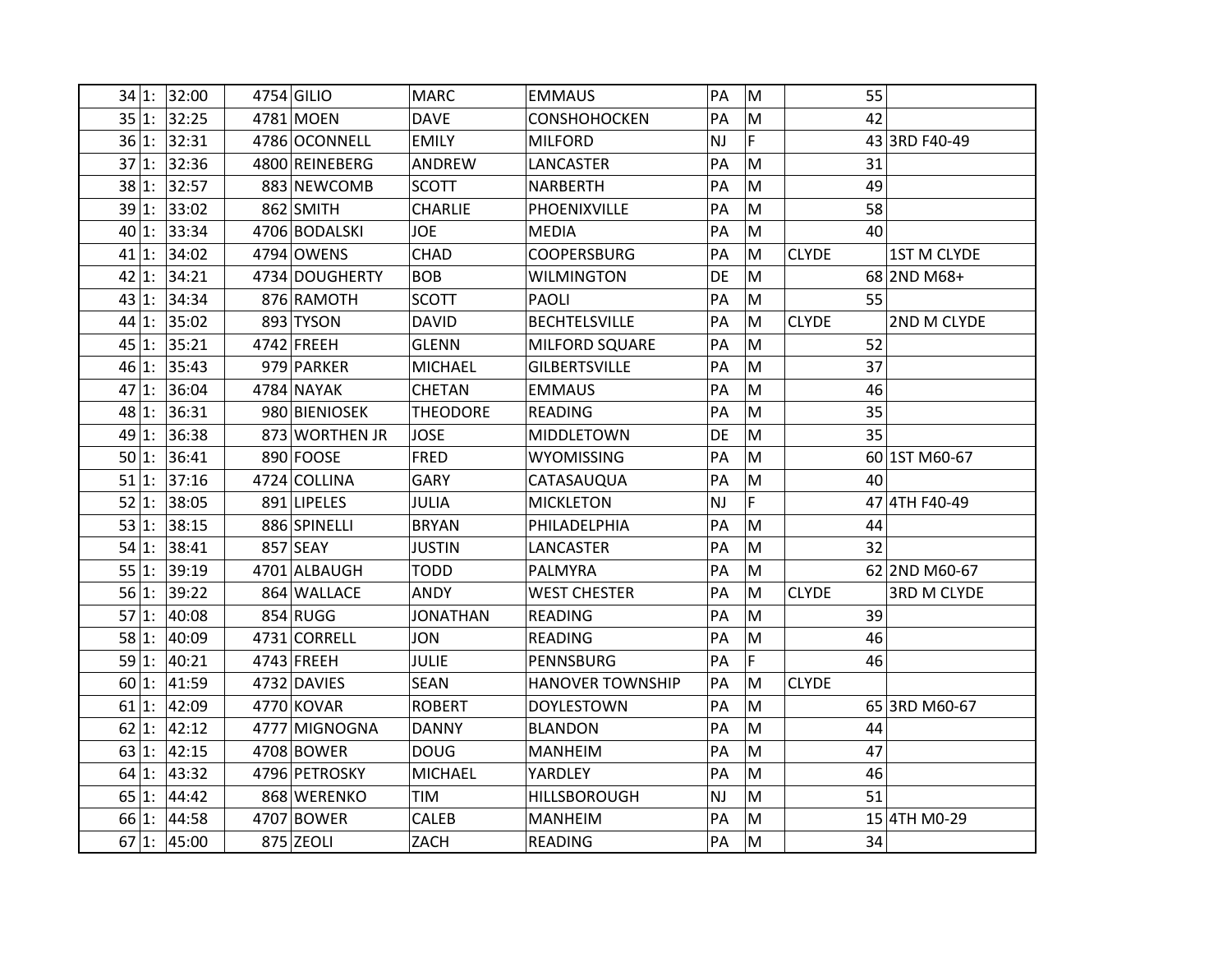| 68 1:    | 45:10 | 884 SHAFER      | <b>LINDSAY</b>     | PHILADELPHIA          | PA        | F           | 40           |                    |
|----------|-------|-----------------|--------------------|-----------------------|-----------|-------------|--------------|--------------------|
| 69 1:    | 45:12 | 878 IERLEY      | <b>CHRIS</b>       | PHILADELPHIA          | PA        | M           | 52           |                    |
| 70 1:    | 46:23 | 882 KEMMERER    | <b>LIANNA</b>      | <b>TELFORD</b>        | PA        | F           |              | 32 1ST F30-39      |
| 71 1:    | 46:28 | 4771 LABENBERG  | <b>BRENT</b>       | <b>EMMAUS</b>         | PA        | M           | 57           |                    |
| 72 1:    | 46:39 | 4712 BUGLIO     | <b>CHARLOTTE</b>   | YARDLEY               | PA        | F           |              | 57 1ST F50-59      |
| 73 1:    | 47:41 | 4716 CARPENTER  | <b>CATHY</b>       | <b>BOYERTOWN</b>      | PA        | F           |              | 58 2ND F50-59      |
| 74 1:    | 47:58 | 892 SUMMERS     | JAN                | MULLICA HILL          | <b>NJ</b> | F           |              | 60 1ST F60-67      |
| 75 1:    | 49:19 | 859 SHEA        | <b>TIMOTHY</b>     | READING               | PA        | M           | 35           |                    |
| 76 1:    | 51:28 | 4764 HUNSBERGER | LANAE              | <b>TELFORD</b>        | PA        | F           |              | 24 1ST F0-29       |
| 77 1:    | 51:30 | 4715 CARLIN     | <b>EMILY</b>       | <b>MALVERN</b>        | PA        | F           |              | 30 2ND F30-39      |
| 78 1:    | 51:48 | 4738 FISSEL     | <b>BRETT</b>       | <b>WARRINGTON</b>     | PA        | M           | 53           |                    |
| 79 1:    | 52:47 | 4739 FISSEL     | <b>CHRISTINE</b>   | <b>WARRINGTON</b>     | PA        | F           | <b>CLYDE</b> | <b>1ST F CLYDE</b> |
| 80 1:    | 55:09 | 4783 MORRISON   | <b>CHRISTOPHER</b> | YARDLEY               | PA        | M           | 47           |                    |
| 81 1:    | 55:39 | 885 STONE       | <b>JULIA</b>       | PHILADELPHIA          | PA        | F           | <b>CLYDE</b> | 2ND F CLYDE        |
| 82 1:    | 56:39 | 4730 CORDES     | <b>RUSS</b>        | WHITEHALL             | PA        | M           | 59           |                    |
| 83 2:    | 00:56 | 4717 CARSON     | <b>JOSH</b>        | PHILA                 | PA        | M           | 45           |                    |
| 84 2:    | 01:39 | 4736 EVANS      | <b>EMILY</b>       | <b>ALLENTOWN</b>      | PA        | F           |              | 28 2ND F0-29       |
| 85 2:    | 01:47 | 881 SCOTT       | <b>PETER</b>       | <b>MAPLE GLEN</b>     | PA        | M           | 56           |                    |
| 86 2:    | 01:49 | 880 DOYLE       | <b>MIKE</b>        | <b>BLUE BELL</b>      | PA        | M           | 54           |                    |
| 87 2:    | 02:14 | 4713 BURRELL    | <b>ANTHONY</b>     | <b>SINKING SPRING</b> | PA        | M           | 50           |                    |
| 88 2:    | 02:29 | 4740 FRANKLIN   | <b>LOREN</b>       | CATASAUQUA            | PA        | M           |              | 29 5TH M0-29       |
| 89 2:    | 02:41 | 894 DOUGLAS     | <b>BETTY LOU</b>   | <b>RIDLEY PARK</b>    | PA        | $\mathsf F$ |              | 64 2ND F60-67      |
| 90 2:    | 02:52 | 866 WASILEWSKI  | AMI                | <b>MALVERN</b>        | PA        | F           | 42           |                    |
| 91 2:    | 02:58 | 4769 KLUESNER   | <b>STACY</b>       | <b>MILFORD</b>        | NJ        | F           | 45           |                    |
| 92 2:    | 03:00 | 4798 PHILLIPS   | <b>TARA</b>        | <b>BIRDSBORO</b>      | PA        | F           |              | 35 3RD F30-39      |
| 93 2:    | 03:46 | 861 SHIPLEY     | <b>JENNIFER</b>    | <b>GREEN LANE</b>     | PA        | F           |              | 53 3RD F50-59      |
| 94 2:    | 03:49 | 4718 CARTER     | <b>STEPHANIE</b>   | <b>LIMERICK</b>       | PA        | F           |              | 51 4TH F50-59      |
| 95 2:    | 05:04 | 4729 CONTE      | <b>NAOMI</b>       | READING               | PA        | F           | 45           |                    |
| 96 2:    | 05:14 | 4722 CHUMBLEY   | VAL                | <b>MARLTON</b>        | NJ        | F           | 56           |                    |
| 97 2:    | 06:08 | 4709 BOYER      | <b>CHRISTINE</b>   | <b>ELVERSON</b>       | PA        | F           | 43           |                    |
| 98 2:    | 06:41 | 4750 GANNON     | <b>JAMES</b>       | <b>MOHRSVILLE</b>     | PA        | M           | <b>CLYDE</b> |                    |
| 99 2:    | 10:30 | 4773 MAKURATH   | PAUL               | <b>HARRISBURG</b>     | PA        | M           |              | 76 3RD M68+        |
| 100 2:   | 11:34 | 4711 BROWN      | <b>BRIAN</b>       | LEWISBURG             | PA        | M           | 47           |                    |
| $101$ 2: | 12:37 | 887 SAUNDERS    | <b>NATHAN</b>      | PHILADELPHIA          | PA        | М           | <b>CLYDE</b> |                    |